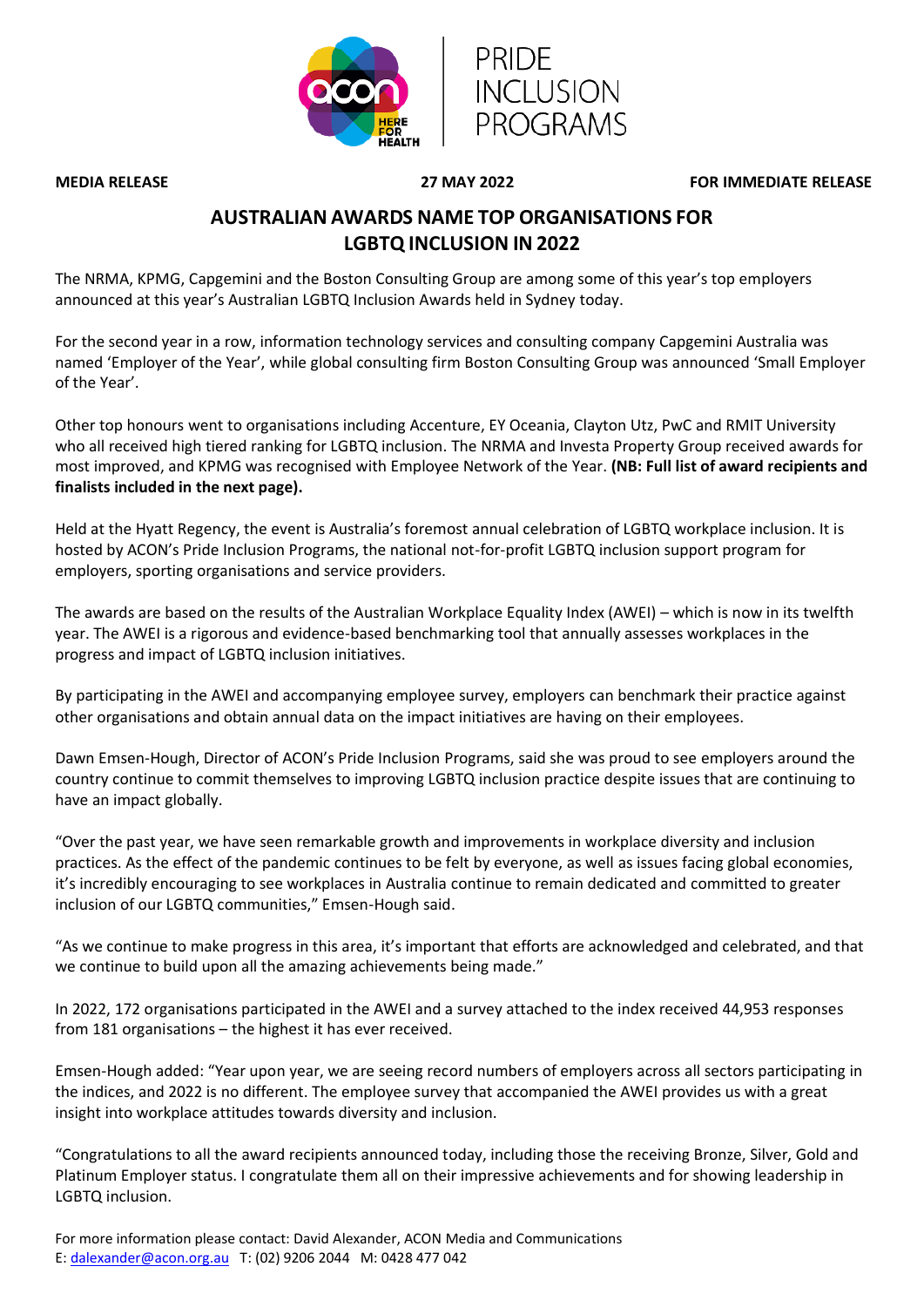

"There is so much amazing work being done by countless organisations across the country in making Australia a more inclusive place for everyone, and every year we are so proud that these awards can provide an insight into, and highlight, these achievements."

**For more information on ACON's Pride Inclusion Programs, go to [prideinclusionprograms.com.au](http://www.prideinclusionprograms.com.au/)**

**ENDS**

| <b>AWEI Award</b>                         | <b>Recipient</b>                                                                       |  |  |
|-------------------------------------------|----------------------------------------------------------------------------------------|--|--|
| <b>Employer of the Year</b>               | Capgemini Australia                                                                    |  |  |
| <b>Most Improved</b>                      | <b>NRMA</b>                                                                            |  |  |
| <b>CEO of the Year</b>                    | David Anderson, ABC                                                                    |  |  |
| <b>Employee Network of the Year</b>       | <b>KPMG</b>                                                                            |  |  |
| <b>Trans and Gender Diverse Inclusion</b> | Capgemini Australia                                                                    |  |  |
| <b>Executive Leadership</b>               | Assistant Commissioner Gelina Talbot, NSW Police Force                                 |  |  |
| <b>Network Leader of the Year</b>         | Benjamin Vella, Stockland                                                              |  |  |
| <b>Out Role Model</b>                     | Kim Lee, NAB                                                                           |  |  |
| <b>Sapphire Inspire</b>                   | Alicea Stoney, KPMG<br>Jenny Ratsep, EnergyAustralia                                   |  |  |
| <b>Sally Webster Ally Award</b>           | Janani D'Silva, Capgemini Australia                                                    |  |  |
| <b>External Media Campaign</b>            | ABC, ABC Innies + Outies podcast                                                       |  |  |
| <b>Platinum Employers</b>                 | Accenture<br>٠<br>EY Oceania<br>٠<br>Clayton Utz<br>٠<br>PwC<br><b>RMIT University</b> |  |  |

## **2022 Australian Inclusion Award Recipients**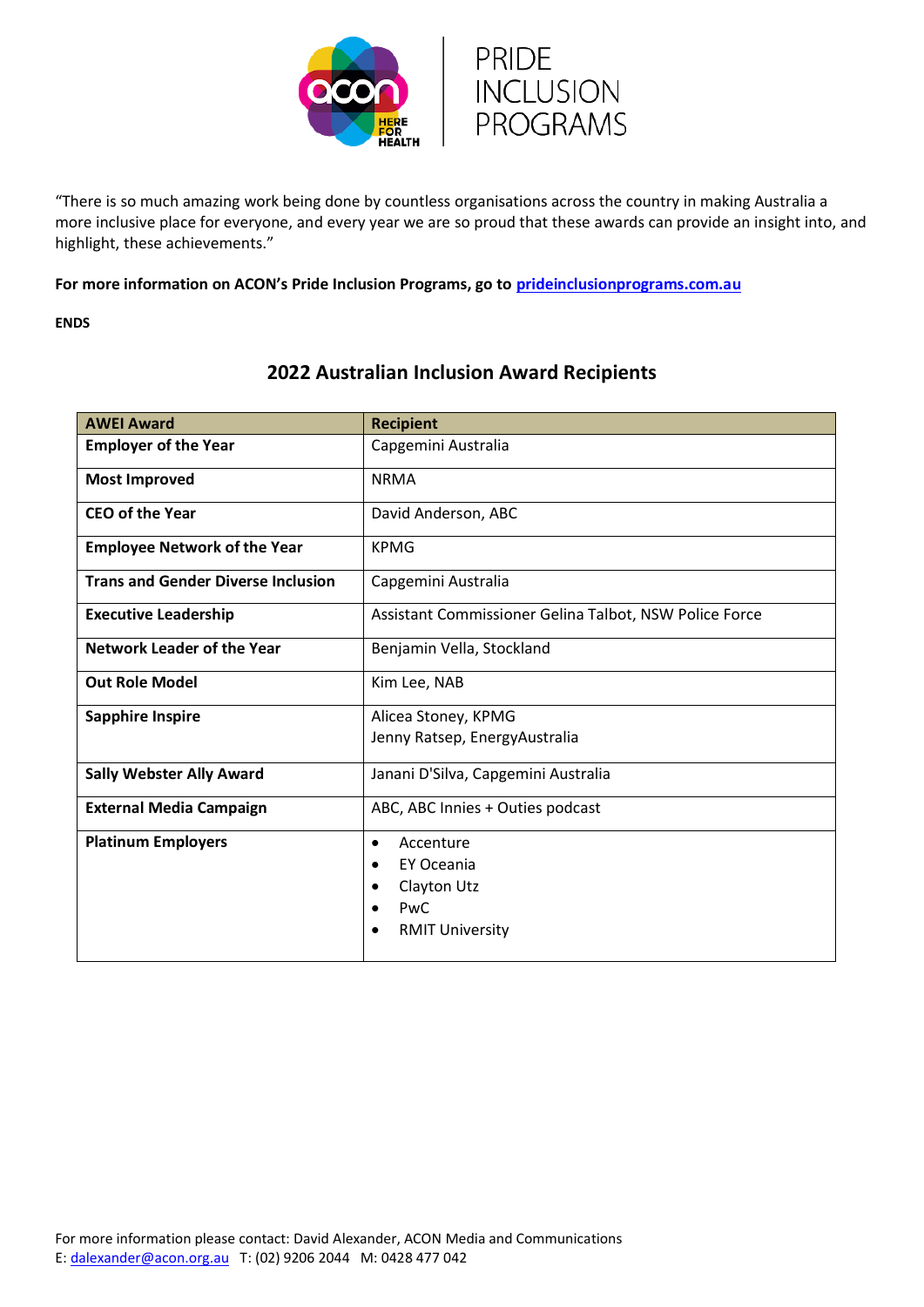



| <b>Gold Employers</b>   | <b>Australian Broadcasting Corporation</b><br>$\bullet$ | Origin Energy<br>$\bullet$                       |
|-------------------------|---------------------------------------------------------|--------------------------------------------------|
|                         | Capgemini Australia<br>$\bullet$                        | <b>QBE Insurance</b><br>$\bullet$                |
|                         | Coles<br>$\bullet$                                      | Salesforce<br>$\bullet$                          |
|                         | Deloitte Australia<br>$\bullet$                         | Services Australia<br>$\bullet$                  |
|                         | Queensland Department of<br>$\bullet$                   | <b>SBS</b><br>$\bullet$                          |
|                         | Education                                               | <b>Star Entertainment Group</b><br>$\bullet$     |
|                         | Fujitsu Australia<br>٠                                  | University of New South Wales<br>$\bullet$       |
|                         | <b>IBM Australia</b><br>$\bullet$                       | University of Queensland<br>$\bullet$            |
|                         | <b>KPMG</b><br>$\bullet$                                | University of Sydney<br>$\bullet$                |
|                         | <b>Macquarie University</b><br>$\bullet$                |                                                  |
|                         | MinterEllison<br>$\bullet$                              |                                                  |
|                         | <b>NAB</b>                                              |                                                  |
|                         |                                                         |                                                  |
|                         |                                                         |                                                  |
| <b>Silver Employers</b> | Alcoa of Australia<br>$\bullet$                         | JP Morgan<br>$\bullet$                           |
|                         | Allianz<br>$\bullet$                                    | <b>Monash University</b><br>$\bullet$            |
|                         | <b>CSIRO</b><br>$\bullet$                               | NBN Co<br>$\bullet$                              |
|                         | Federal Department of Agriculture,<br>$\bullet$         | Norton Rose Fulbright<br>$\bullet$               |
|                         | Water and the Environment                               | <b>Scentre Group</b><br>$\bullet$                |
|                         | Department of Education &<br>$\bullet$                  | Stockland<br>$\bullet$                           |
|                         | Training, Victoria                                      | Telstra<br>$\bullet$                             |
|                         | Federal Department of Health<br>$\bullet$               | Victoria University<br>$\bullet$                 |
|                         | <b>DLA Piper Australia</b><br>$\bullet$                 | Zurich Financial Services Australia<br>$\bullet$ |
|                         | EnergyAustralia<br>$\bullet$                            |                                                  |
|                         | <b>Grant Thornton Australia</b><br>$\bullet$            |                                                  |
|                         | <b>Griffith University</b>                              |                                                  |
|                         |                                                         |                                                  |
|                         |                                                         |                                                  |
|                         |                                                         |                                                  |